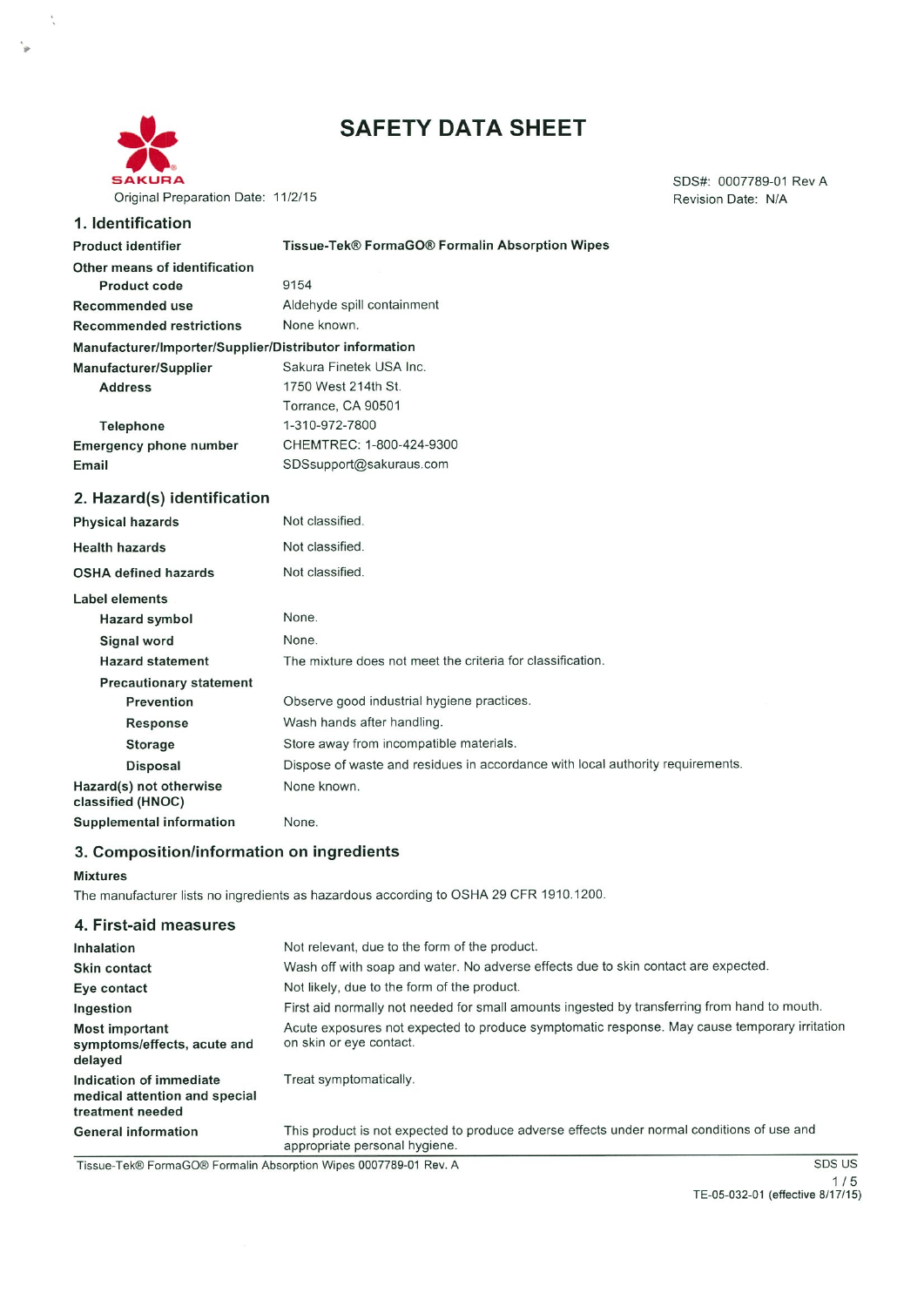# 5. Fire-fighting measures

Ņ

٠.

| Suitable extinguishing media                                     | Water fog. Foam. Dry chemical powder. Carbon dioxide (CO2).                                   |
|------------------------------------------------------------------|-----------------------------------------------------------------------------------------------|
| Unsuitable extinguishing<br>media                                | None known.                                                                                   |
| Specific hazards arising from<br>the chemical                    | During fire, gases hazardous to health may be formed.                                         |
| Special protective equipment<br>and precautions for firefighters | Self-contained breathing apparatus and full protective clothing must be worn in case of fire. |
| <b>Fire fighting</b><br>equipment/instructions                   | Use methods for the surrounding fire.                                                         |
| Specific methods                                                 | Use standard firefighting procedures and consider the hazards of other involved materials.    |
| General fire hazards                                             | Material will burn in a fire.                                                                 |
| 6. Accidental release measures                                   |                                                                                               |
| Personal precautions.                                            | Keep unnecessary personnel away. For personal protection, see section 8 of the SDS.           |

,, protective equipment and emergency procedures Methods and materials for Pick up mechanically. For waste disposal, see section 13 of the SDS. containment and cleaning up **Environmental precautions** Dispose of in accordance with local regulations.

#### 7. Handling and storage

Precautions for safe handling Observe good industrial hygiene practices. Store away from incompatible materials (see Section 10 of the SDS). Conditions for safe storage, including any incompatibilities

## 8. Exposure controls/personal protection

| Occupational exposure limits<br><b>Biological limit values</b> | No exposure limits noted for ingredient(s).<br>No biological exposure limits noted for the ingredient(s). |
|----------------------------------------------------------------|-----------------------------------------------------------------------------------------------------------|
| Appropriate engineering<br>controls                            | General ventilation normally adequate.                                                                    |
|                                                                | Individual protection measures, such as personal protective equipment                                     |
| <b>Eye/face protection</b>                                     | Not normally needed.                                                                                      |
| <b>Skin protection</b>                                         |                                                                                                           |
| <b>Hand protection</b>                                         | Wearing gloves is recommended.                                                                            |
| Other                                                          | Not normally needed.                                                                                      |
| Respiratory protection                                         | Not normally needed.                                                                                      |
| <b>Thermal hazards</b>                                         | Not anticipated.                                                                                          |
| General hygiene<br>considerations                              | Handle in accordance with good industrial hygiene and safety practice.                                    |

## 9. Physical and chemical properties

| Appearance                                 |                |
|--------------------------------------------|----------------|
| <b>Physical state</b>                      | Solid.         |
| Form                                       | Cloth wipes.   |
| Color                                      | White.         |
| Odor                                       | Not available. |
| Odor threshold                             | Not available. |
| рH                                         | Not available. |
| Melting point/freezing point               | Not available. |
| Initial boiling point and boiling<br>range | Not available. |
| Flash point                                | Not available. |
| <b>Evaporation rate</b>                    | Not available. |

Tissue-Tek® FormaGO® Formalin Absorption Wipes 0007789-01 Rev. A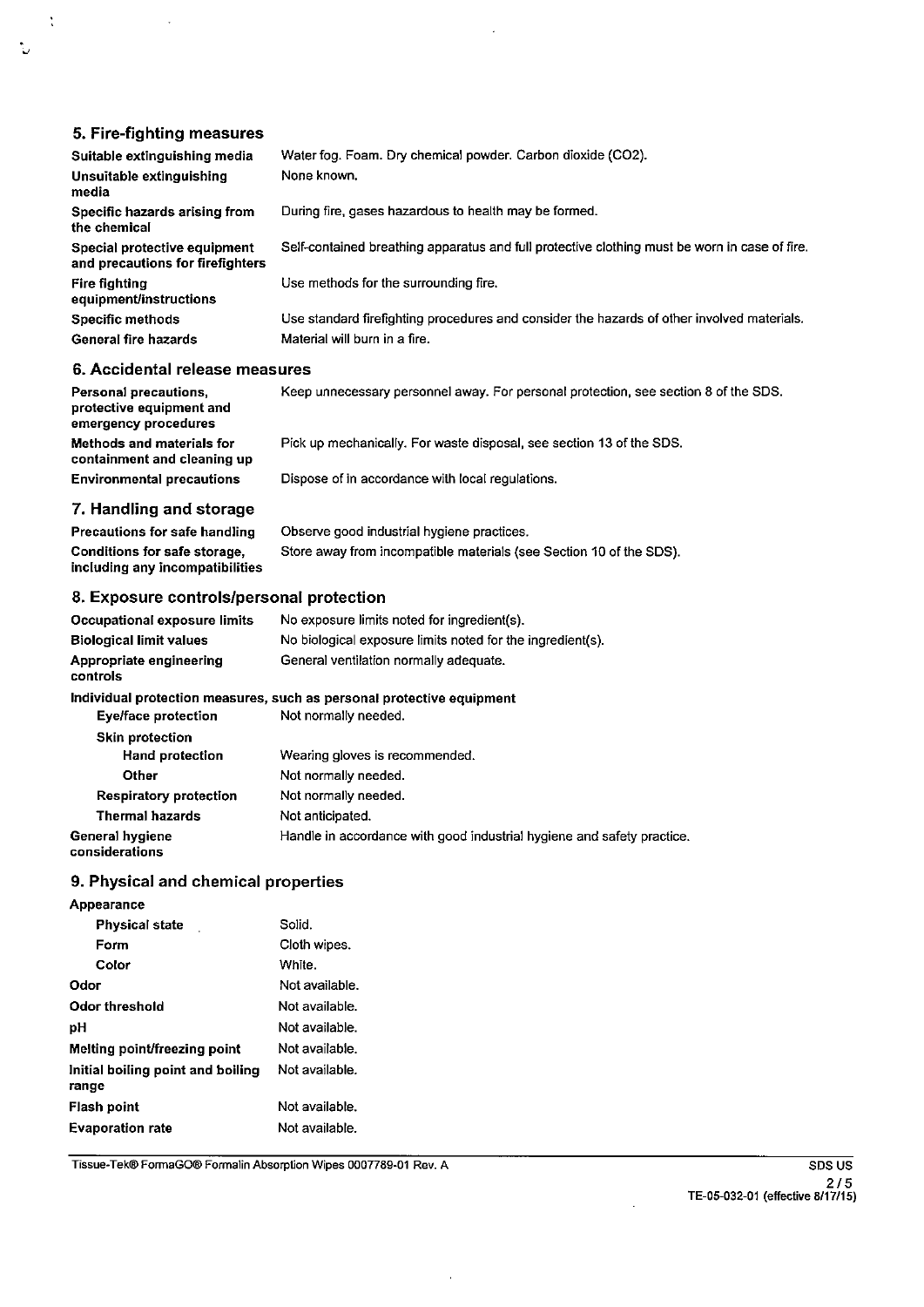| Flammability (solid, gas)                         | Combustible solid. |
|---------------------------------------------------|--------------------|
| Upper/lower flammability or explosive limits      |                    |
| <b>Flammability limit - lower</b><br>(%)          | Not available.     |
| <b>Flammability limit - upper</b><br>(%)          | Not available.     |
| Explosive limit - lower (%)                       | Not available.     |
| Explosive limit - upper (%)                       | Not available.     |
| Vapor pressure                                    | Not available.     |
| Vapor density                                     | Not available.     |
| <b>Relative density</b>                           | Not available.     |
| Solubility(ies)                                   |                    |
| Solubility (water)                                | Not available.     |
| <b>Partition coefficient</b><br>(n-octanol/water) | Not available.     |
| Auto-ignition temperature                         | Not available.     |
| <b>Decomposition temperature</b>                  | Not available.     |
| Viscosity                                         | Not available.     |
| Other information                                 |                    |
| <b>Explosive properties</b>                       | Not explosive.     |
| <b>Oxidizing properties</b>                       | Not oxidizing.     |
|                                                   |                    |

# 10. Stability and reactivity

 $\ddot{\cdot}$ 

 $\ddot{\phantom{0}}$ 

| Reactivity                                 | The product is stable and non-reactive under normal conditions of use, storage and transport. |
|--------------------------------------------|-----------------------------------------------------------------------------------------------|
| <b>Chemical stability</b>                  | Material is stable under normal conditions.                                                   |
| Possibility of hazardous<br>reactions      | No dangerous reaction known under conditions of normal use.                                   |
| <b>Conditions to avoid</b>                 | Contact with incompatible materials.                                                          |
| Incompatible materials                     | Strong oxidizing agents.                                                                      |
| <b>Hazardous decomposition</b><br>products | No hazardous decomposition products are known.                                                |

# 11. Toxicological information

# Information on likely routes of exposure

| Inhalation                                                                         | Not relevant, due to the form of the product.                                                                       |
|------------------------------------------------------------------------------------|---------------------------------------------------------------------------------------------------------------------|
| <b>Skin contact</b>                                                                | Prolonged and/or repeated skin contact may result in mild irritation or redness.                                    |
| Eye contact                                                                        | Direct contact with eyes may cause temporary irritation.                                                            |
| Ingestion                                                                          | Expected to be a low ingestion hazard.                                                                              |
| Symptoms related to the<br>physical, chemical and<br>toxicological characteristics | Acute exposures not expected to produce symptomatic response.                                                       |
| Information on toxicological effects                                               |                                                                                                                     |
| <b>Acute toxicity</b>                                                              | Not expected to be acutely toxic.                                                                                   |
| Skin corrosion/irritation                                                          | Prolonged skin contact may cause temporary irritation.                                                              |
| Serious eye damage/eye<br>irritation                                               | Direct contact with eyes may cause temporary irritation.                                                            |
| Respiratory or skin sensitization                                                  |                                                                                                                     |
| <b>Respiratory sensitization</b>                                                   | Not a respiratory sensitizer.                                                                                       |
| <b>Skin sensitization</b>                                                          | This product is not expected to cause skin sensitization.                                                           |
| Germ cell mutagenicity                                                             | No data available to indicate product or any components present at greater than 0.1% are<br>mutagenic or genotoxic. |
| Carcinogenicity                                                                    | This product is not considered to be a carcinogen by IARC, ACGIH, NTP, or OSHA,                                     |

Tissue-Tek® FormaGO® Formalin Absorption Wipes 0007789-01 Rev. A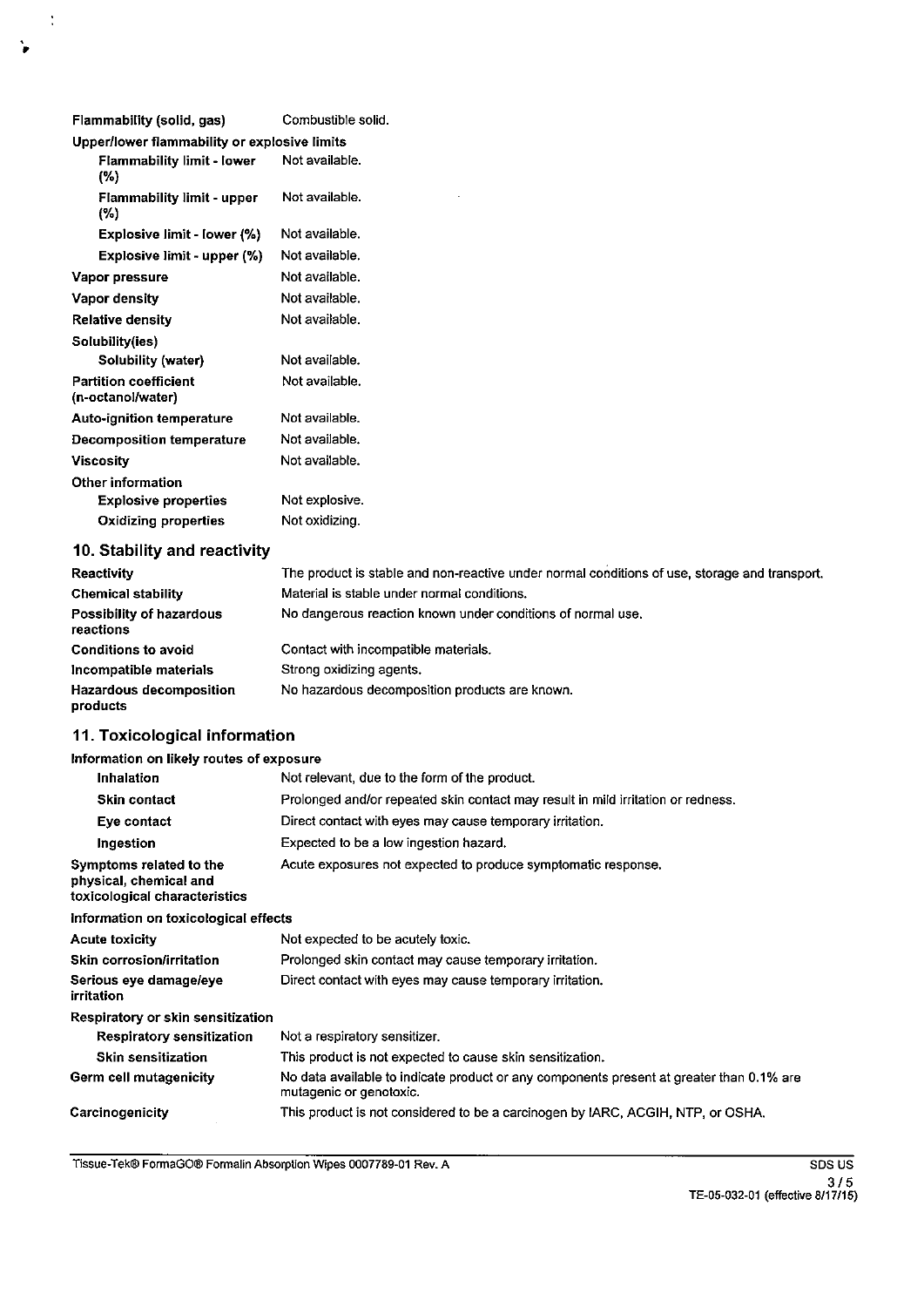| IARC Monographs. Overall Evaluation of Carcinogenicity |                                                                                                                                                                                            |
|--------------------------------------------------------|--------------------------------------------------------------------------------------------------------------------------------------------------------------------------------------------|
| Not listed.                                            |                                                                                                                                                                                            |
| <b>NTP Report on Carcinogens</b>                       |                                                                                                                                                                                            |
| Not listed.                                            |                                                                                                                                                                                            |
|                                                        | OSHA Specifically Regulated Substances (29 CFR 1910.1001-1050)                                                                                                                             |
| Not listed.                                            |                                                                                                                                                                                            |
| Reproductive toxicity                                  | This product is not expected to cause reproductive or developmental effects.                                                                                                               |
| Specific target organ toxicity -<br>single exposure    | Not classified.                                                                                                                                                                            |
| Specific target organ toxicity -<br>repeated exposure  | Not classified.                                                                                                                                                                            |
| <b>Aspiration hazard</b>                               | Not relevant, due to the form of the product.                                                                                                                                              |
| 12. Ecological information                             |                                                                                                                                                                                            |
| <b>Ecotoxicity</b>                                     | Aquatic Bioassay was conducted using guidelines prescribed in "Static Acute Bioassay Procedure<br>for Hazardous Waste for Samples," result status = pass, 96 hour LC50 > 750 mg/l.         |
| Persistence and degradability                          | No data is available on the degradability of this product.                                                                                                                                 |
| <b>Bioaccumulative potential</b>                       | No data available.                                                                                                                                                                         |
| Mobility in soil                                       | No data available.                                                                                                                                                                         |
| Other adverse effects                                  | No other adverse environmental effects (e.g. ozone depletion, photochemical ozone creation<br>potential, endocrine disruption, global warming potential) are expected from this component. |

## 13. Disposal considerations

| <b>Disposal instructions</b>             | Collect and reclaim or dispose in sealed containers at licensed waste disposal site.                                                                                                                                   |
|------------------------------------------|------------------------------------------------------------------------------------------------------------------------------------------------------------------------------------------------------------------------|
| Local disposal regulations               | Dispose in accordance with all applicable regulations.                                                                                                                                                                 |
| Hazardous waste code                     | The waste code should be assigned in discussion between the user, the producer and the waste<br>disposal company.                                                                                                      |
| Waste from residues / unused<br>products | Dispose of in accordance with local regulations. Empty containers or liners may retain some<br>product residues. This material and its container must be disposed of in a safe manner (see:<br>Disposal instructions). |
| <b>Contaminated packaging</b>            | Since emptied containers may retain product residue, follow label warnings even after container is<br>emptied. Empty containers should be taken to an approved waste handling site for recycling or<br>disposal.       |

#### 14. Transport information

**DOT** 

 $\ddot{\cdot}$ 

Not regulated as dangerous goods.

**IATA** 

Not regulated as dangerous goods.

**IMDG** 

Not regulated as dangerous goods.

Not applicable. Transport in bulk according to Annex II of MARPOL 73/78 and

the IBC Code

#### 15. Regulatory information

US federal regulations

This product is not known to be a "Hazardous Chemical" as defined by the OSHA Hazard Communication Standard, 29 CFR 1910.1200.

TSCA Section 12(b) Export Notification (40 CFR 707, Subpt. D)

Not regulated. OSHA Specifically Regulated Substances (29 CFR 1910.1001-1050) Not listed. CERCLA Hazardous Substance List (40 CFR 302.4)

 $\bar{\beta}$ 

Not listed.

Tissue-Tek® FormaGO® Formalin Absorption Wipes 0007789-01 Rev. A